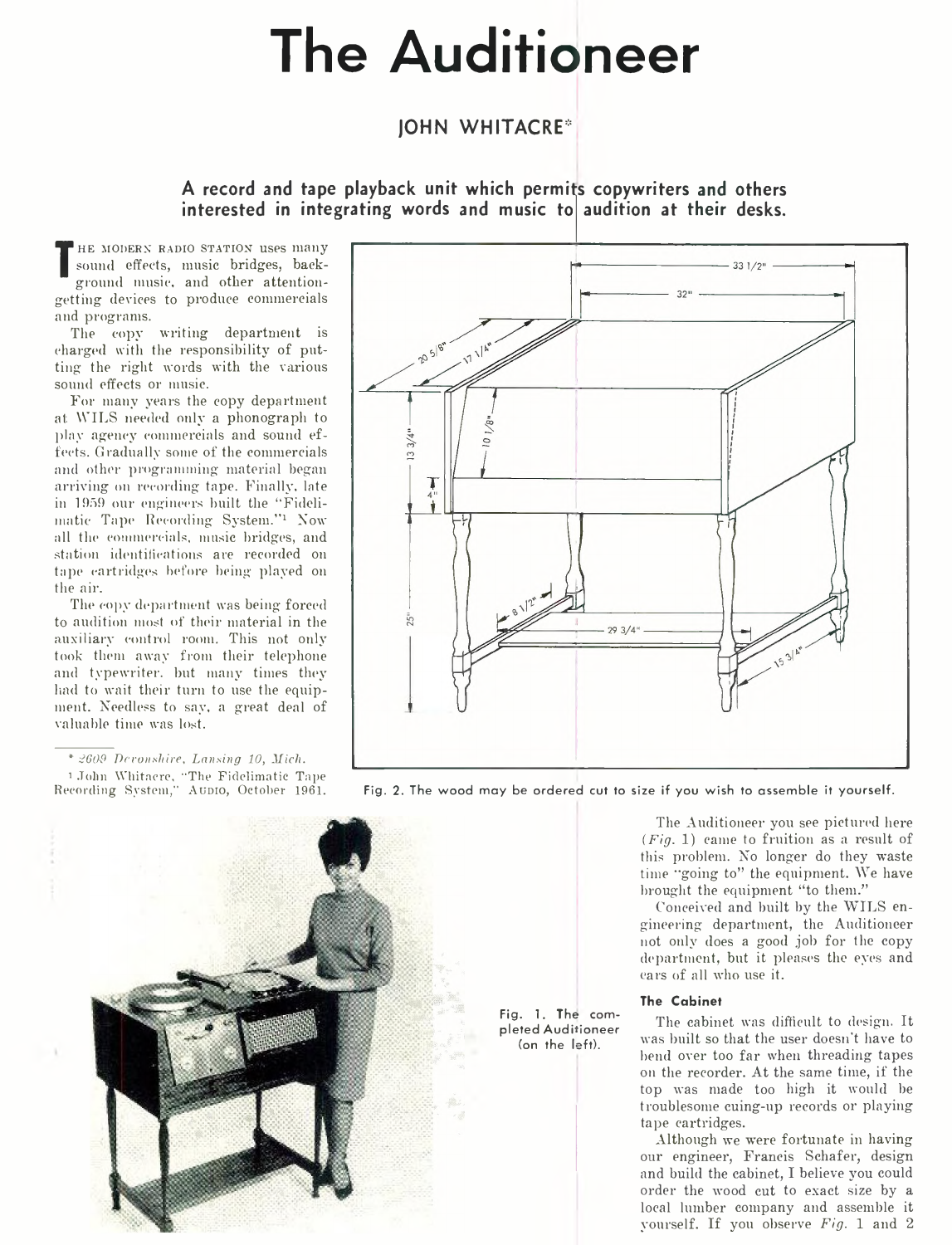

**Fig. 3. Schematic of the electronics.**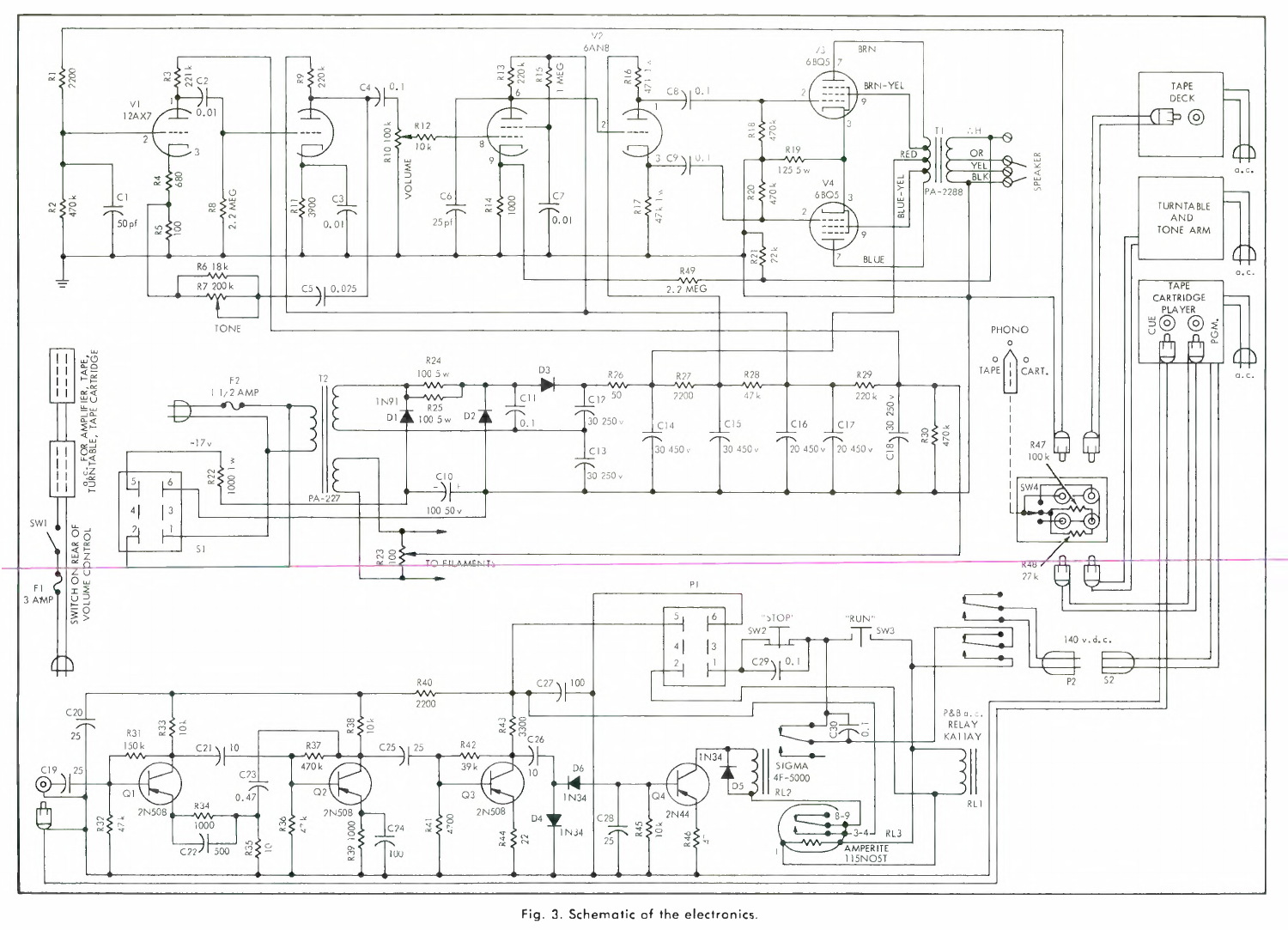

closely you won't have too much difficulty.

American black walnut was selected for the cabinet material. Except for the bottom plate, legs, leg braces, speaker trim, and pegboard, it is constructed of  $\frac{3}{4}$ -in. walnut plywood. Clamps, wood blocks, screws, and glue were used to guarantee solid, square, corners. Triangular-shaped wooden blocks are glued firmly against the legs to give them maximum strength. To make the cabinet more sturdy, the legs were joined near the bottom with a solid walnut brace. The two braces are joined together by a piece of walnut plywood. This not only makes the cabinet more rigid, but forms a useful storage shelf. The legs were mitered to accept the braces and the braces were mitered for the shelf. All mitering was done with a wood bit and chisel. The joints so formed were glued in place.

The fine walnut grain is enhanced and protected by two coats of Yitrolene. Vitrolene is a varnish-like wood finish distributed by Minnesota Paints, Inc., of Minneapolis, Minnesota. Although they recommend it for a durable gymnasium floor finish, we have used it quite successfully for some time now to finish cabinets that are likely to be abused.

In a home you probably wouldn't need leg levelers, but in a radio station experience has taught us to put levelers under mobile cabinets. The Auditioneer has been so equipped.

#### **The Equipment**

When it was decided to build a complete auditioning unit, one of the very first items salvaged from the old phonograph was the Rek-O-Kut Model LP-743 turntable. It was taken apart, cleaned, lubricated, and reassembled. A new motor starting switch and capacitor were installed.

A Viking Model 75 Tape Deck was taken out of service by a nearby radio station. I purchased it for \$20 without even inspecting it. It was disassembled, cleaned, lubricated, and some worn parts replaced. It works very well.

Left over from our earlier experiments with "The Fidelimatic Tape Recording System" was a Viking Model 36

**Fig.** *4.* **Back view of the completed unit.**

Cartridge Playback deck. Unlike the Model 35 Cartridge deck, it uses & solenoid to hold the pressure roller against the capstan instead of a mechanical latching system. The solenoid feature would make it easy for us to re-cue tape cartridges on this deck. We certainly don't want any cartridges appearing in the control room unless they are cued-up and ready for use on the air!

Viking built the power amplifier we are using in the Auditioneer. It was part of a Viking Model 36. An NAB tape playback equilization network is already incorporated in the amplifier circuit. To get a better bass response from the amplifier when being fed from the three sources, we changed capacitor  $C<sub>5</sub>$  from 0.01  $\mu$ f to 0.025  $\mu$ f and bridged the tone control,  $R_1$ , with an 18,000-ohm resistor  $(R_c)$ .

The General Electric VR-II cartridge initially used with the Gray transcription arm would over-drive the first stage in the Viking amplifier. A voltage divider consisting of  $R_{42}$  and  $R_{48}$  dropped the signal appearing at the grid of *V,* to a value equal to that being generated by the tape heads.

Viking of Minneapolis designed the first three stages in our cue-sensing amplifier circuit. We modified it to fit this application. For instance, the uned feedback loop from the collector of  $Q<sub>2</sub>$  to the emitter of  $Q_i$  is designed to roll off most of the higher frequencies.

The Amperite thermal relay, *RL*<sub>2</sub>, is used to delay application of voltage to the collector of  $Q_{\mu}$ , the triggering or cuetripping circuit. If this were not done, it would be necessary to hold down on the "Run" switch until all the cue burst had been pulled past the cue-sensing head.

Power for the cue-sensing amplifier and the relay control circuit is taken from the existing power transformer in the power amplifier. This was done by adding one diode,  $D<sub>I</sub>$ , and two capacitors,  $C_{10}$  and  $C_{27}$ .

The speaker grill shown in *Fig.* 1 and the two speakers you see in *Fig.* 3 were removed from a used Ampro tape recorder. The small speaker is electrically coupled across the large one through an electrolytic capacitor. It sounded well this way so it was not changed.

A black anodized aluminum panel was engraved with the various controls nomenclature. On this panel are the VOLUME control, TONE control, INPUT switch, ON-OFF indicator, and STOP-START switches for the cartridge mechanism.

### **Performance**

Now, about the fidelity of the AUDItioneer. First let me point out it was not designed for use as a high-fidelity mechanism. It *was* designed as a " work horse" for the copy department. However, measurements have been made using an Ampex alignment tape on the tape deck and cartridge deck. The speakers were disconnected from the amplifier output and a 5-ohm wirewound resistor was placed across the amplifier output terminals. A number of measurements with a Barker & Williamson distortion meter across the 5-ohm resistor indicated a frequency response of plus or minus 2 db from 50 cps to 10,000 cps. Since an RIAA network is *not* incorporated in the amplifier, it is unfair to expect a good response from the General Electric cartridge. But a slight adjustment of the tone control yields a *(Continued on page 54)*



Fig. 5. Lettering and dial calibration marks were engraved in the 1/16-in. thick black-anocized aluminum panel.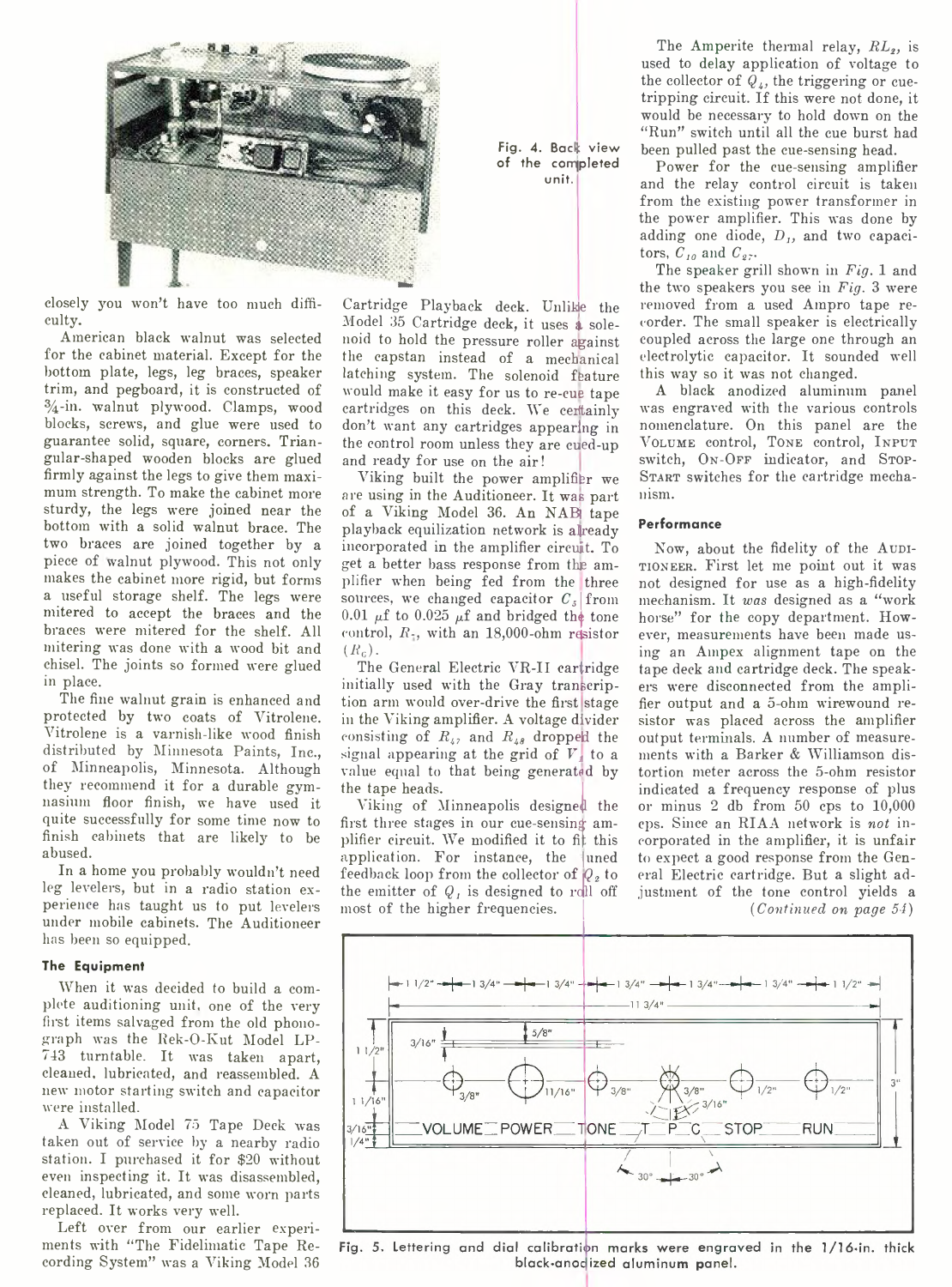very pleasant *listening* response. X turally if you were building the Auditio<mark>neer</mark> to for high fidelity, you would want install the RIAA network along wi h a switch to put it in the circuit when **p** laying records. This is what the girls in the  $\ket{\mathrm{opy}}$ writing department think of the *A* uditioneer: We that copy write No longer have to fight With the boys who like to light Out of sight . . . in auxiliary control Thanks to the transmitter boys We have a brand new toy Life is just pure joy Since the boys we don't annoy . in auxiliary control Our feet no longer ache The earth no longer quakes No more do we tremble and shake For temper will never again break in auxiliary control Ilail to the engineers, one and all Hail to the men who answered our call In our esteem, you're ten feet tall May the boys have a ball . . . in auxiliary control PARTS LIST *Resistors* All resistors  $\frac{1}{2}$  watt unless otherwise noted  $R_1, R_{27}, R_{40}$  2200 ohms<br>  $R_2, R_{18}, R_{20}, R_{30}, 470 \text{ k}$ 470 k *R.1 R,* 221 k (deposited carhon) *R4* 680 ohms  $R<sub>s</sub>$ 100 ohms  $R<sub>6</sub>$ 18 k  $R$ , 200 k pot (tone control)  $R_{8}$ 2.2 Meg.  $R_{y}, R_{13}, R_{29}$ 220 k *Rl 0* 100 k pot (volume control)  $R_{II}$ 3900 ohms  $R_{\,\rm\scriptscriptstyle 12},\,R_{\,\rm\scriptscriptstyle 33},\,R_{\,\rm\scriptscriptstyle 38},\,R_{\,\rm\scriptscriptstyle 43}$ 10 k  $R_{14}$ ,  $R_{34}$ ,  $R_{39}$ 1000 ohms  $R_{15}$ 1 Meg. 47 k, 1 watt  $R_{16}$ *, R<sub>17</sub>*,  $R_{28}$ *Rl9* 125 ohms, 5 watt *Rs1* 22 k  $R_{gg}$ 1000 ohms, 1 watt  $R_{\it 23}$ 100 ohms pot (hum balance)  $R_{24}$ ,  $R_{25}$ 100 ohms, 5 wat